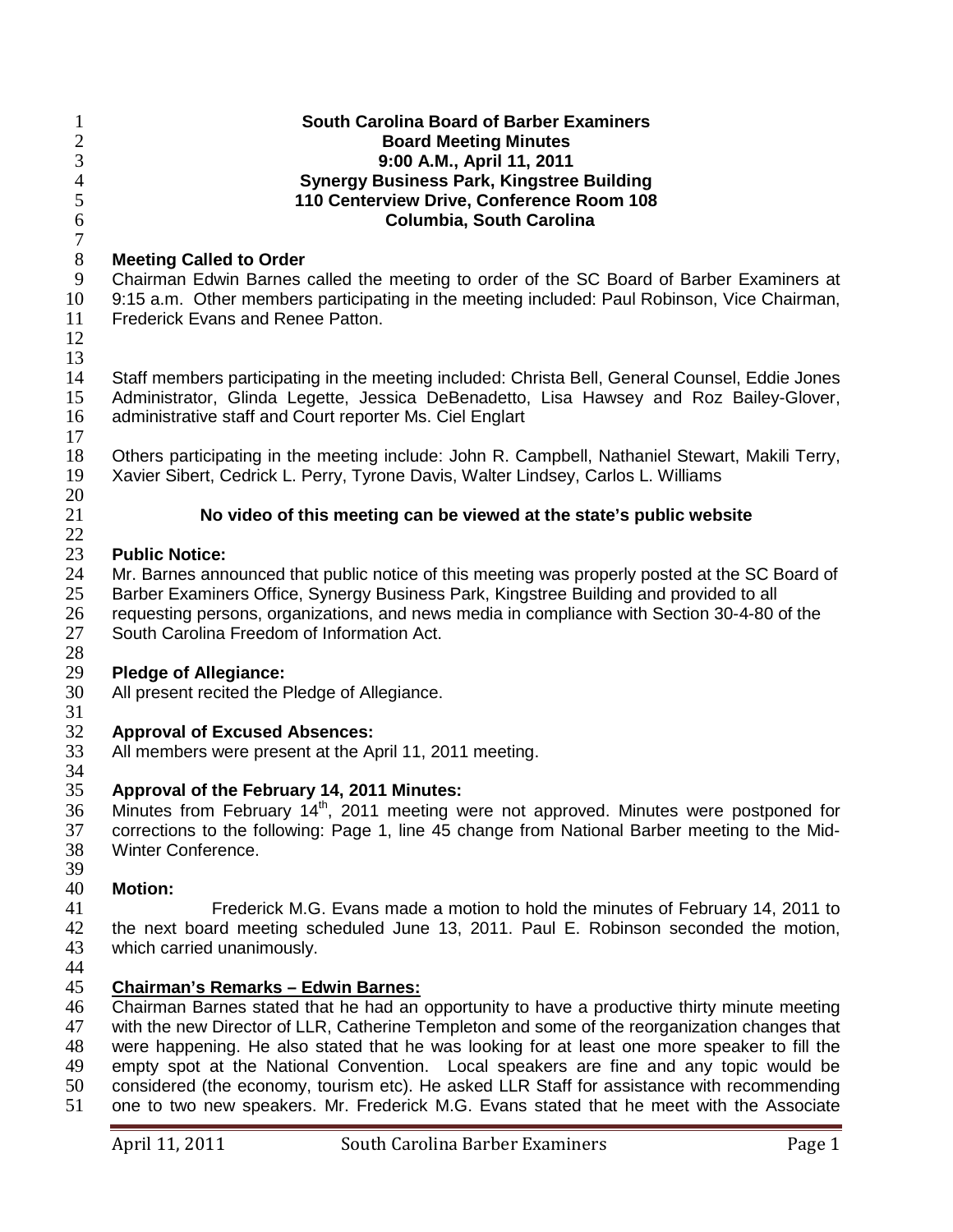52 Dean of Coastal Carolina in an effort to recruit another speaker. Coastal Carolina will name the<br>53 speaker and Mr. Evans will follow-up with a formal letter to the speaker. Chairman's remarks 53 speaker and Mr. Evans will follow-up with a formal letter to the speaker. Chairman's remarks 54 were concluded and the meeting was turned over to the Board Administrator, Mr. Eddie Jones<br>55 for his remarks. for his remarks.

56

#### 57 **Administrator's Remarks, For Information – Eddie Jones:**

58 Mr. Eddie Jones addressed the board and meeting attendees and briefly explained the 59 reorganization of LLR and a number of staff changes. He explained that the Office of Licensure 60 & Compliance was closed on April 1, 2011 and as a result, several new administrative<br>61 assistants were added to his staff. Mr. Jones introduced the new staff members present as 61 assistants were added to his staff. Mr. Jones introduced the new staff members present as 62 follows: Roz Bailey-Glover and Jessica DeBenedetto. In addition, he introduced Ms. Christa follows: Roz Bailey-Glover and Jessica DeBenedetto. In addition, he introduced Ms. Christa 63 Bell, Advisory Counsel from the Office of General Counsel replacing retired counsel Sharon 64 Dantzler.

65

66 Mr. Jones also requested that the Board approve a DRC and IRC Chairperson for upcoming 67 meetings. A discussion ensued: The Board recommended Mr. Don Norris for the IRC 68 consideration as a professional member. Mr. Paul E. Robinson then asked if there were 69 specific requirements for the position of the IRC. Ms. Christa Bell, legal counsel, explained that 50 specified that<br>To some boards have chosen to establish criteria to be used when selecting IRC members, but if some boards have chosen to establish criteria to be used when selecting IRC members, but if 71 there was no comfort level in the selection then the Board should not approve. Chairman 72 Barnes stated that he had previously suggested that Mr. Robinson become a member. No 73 conclusion was reached. Mr. Jones reminded the Board that a DRC was scheduled for today, 74 April 11, 2011 at 1:00 p.m., and since Mr. Norris was out of town that Mr. Nathaniel Stewart<br>75 would assist with the session. Chairman Barnes recommended that the DRC be postponed in 75 would assist with the session. Chairman Barnes recommended that the DRC be postponed in<br>76 order to clarify procedural matters, duties and responsibilities prior to the hearing. Mr. Jones 76 order to clarify procedural matters, duties and responsibilities prior to the hearing. Mr. Jones<br>77 further added that no one was ever appointed for the IRC position. In addition, the Board could further added that no one was ever appointed for the IRC position. In addition, the Board could 78 recommend alternates and that LLR would cover a \$35 per diem and mileage. 79

#### 80 **Motion:**

81 Paul E. Robinson made a motion to nominate Nathaniel Stewart to DRC and Mr. Don<br>82 Norris for the IRC. Renee Patton seconded the motion, which was unanimous. Norris for the IRC. Renee Patton seconded the motion, which was unanimous.

83

# 84 Advisory Opinions, if needed, Office of General Counsel:<br>85 No report presented.

No report presented.

86

#### 87 Legislative Update, if needed, Legislative Liaison Office:

88 Mr. Jones pointed out that the Office of General Counsel will review every Board's statutes and 89 regulations for conflicting information by May 1, 2011. A discussion ensued. Ms. Christa Bell<br>90 stated that statutes and regulations, particularly where regulations exceed the statutes or were 90 stated that statutes and regulations, particularly where regulations exceed the statutes or were<br>91 outdated would be cleaned up and all changes would be provided to the Boards for review. 91 outdated would be cleaned up and all changes would be provided to the Boards for review.<br>92 Chairman Barnes stated that board member Renee Patton will be in charge of the preliminary 92 Chairman Barnes stated that board member Renee Patton will be in charge of the preliminary 93 review and that Mr. Eddie Jones would provide all email addresses of board members to Ms. 94 Patton for proper communication of the changes. The discussion concluded.

- 95
- 96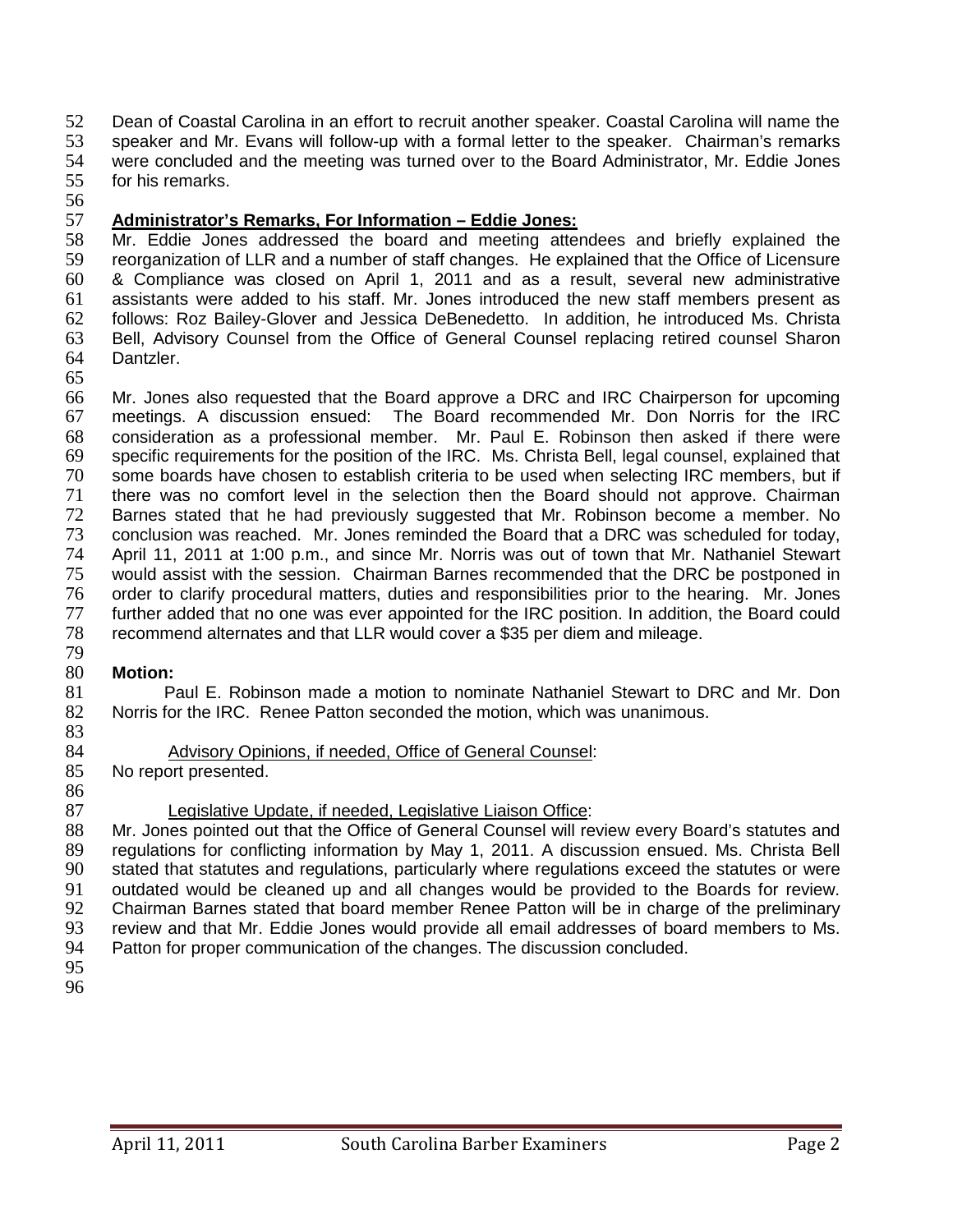| 97         | <b>Administrator's Remarks, For Information - Eddie Jones:</b>                                   |
|------------|--------------------------------------------------------------------------------------------------|
| 98         |                                                                                                  |
| 99         | <u> OIE Report – Office of Investigations and Enforcement:</u>                                   |
| 100        | No report presented.                                                                             |
| 101        | OGC-Office of Investigations and Enforcement:                                                    |
| 102        | No report presented.                                                                             |
| 103        | <b>Office of General Counsel:</b>                                                                |
| 104        | No report presented.                                                                             |
| 105        | <b>Inspection Report:</b>                                                                        |
| 106        | The total number of inspections done to-date is 905. For the month of February, 2011 there       |
| 107        | were 110 and for March, 2011 there were 132.                                                     |
| 108        |                                                                                                  |
| 109        | <b>Unfinished Business:</b>                                                                      |
| 110        | There was no unfinished business for discussion.                                                 |
| 111        |                                                                                                  |
| 112        | <b>New Business:</b>                                                                             |
| 113        |                                                                                                  |
| 114        | Approval of DRC Report:                                                                          |
| 115        | Board members were provided with a copy of the Disciplinary Report for Monday, February 14,      |
| 116        | 2011. The report summarized six (6) new cases with a total sum \$1,800 issued for civil          |
| 117        | penalties.                                                                                       |
| 118        |                                                                                                  |
| 119        | <b>Motion:</b>                                                                                   |
| 120        | Renee Patton made a motion to approve the DRC report. Paul E. Robinson                           |
| 121        | seconded the motion, which was unanimous.                                                        |
| 122        |                                                                                                  |
| 123        | <b>Approval of Third Student Permit:</b>                                                         |
| 124        |                                                                                                  |
| 125        | Board Chair Barnes called upon Ms.Connie Taylor from Palmetto Unified Barbering School -         |
| 126        | Evans Correctional Institution on behalf of Christopher Hudson seeking approval for a third      |
| 127        | student permit. Ms. Taylor was not present.                                                      |
| 128        |                                                                                                  |
| 129        | Ms. Taylor was not present to give testimony. The Board took no action.                          |
| 130        |                                                                                                  |
| 131        | Board Chair Barnes called upon Mr. Makili Terry from Heyward Career & Technology Center          |
| 132        | School to speak on behalf of seven students that are applying for a third year permit because of |
| 133        | the number of years it takes to complete the schools 1500 hour program. Chairman Barnes          |
| 134        | pointed out that as long as the appropriate paperwork is submitted to the Board on time there    |
| 135        | should be no problem with allowing a third permit. Mr. Evans clarified that the request was      |
| 136        | granted in advance and was approved already and that no further actions by the school were       |
| 137        | required. Mr. Evans further suggested that a three (3) year permit be granted instead of a one   |
| 138        | (1) year so that the school does not have to come in every year for the same thing.              |
| 139        |                                                                                                  |
| 140        | <b>Motion:</b>                                                                                   |
| 141        | Paul E. Robinson made a motion to grant the third permit.<br>Renee Patton                        |
| 142        | seconded the motion, which was unanimous.                                                        |
| 143        |                                                                                                  |
| 144        |                                                                                                  |
| 145<br>146 |                                                                                                  |
|            |                                                                                                  |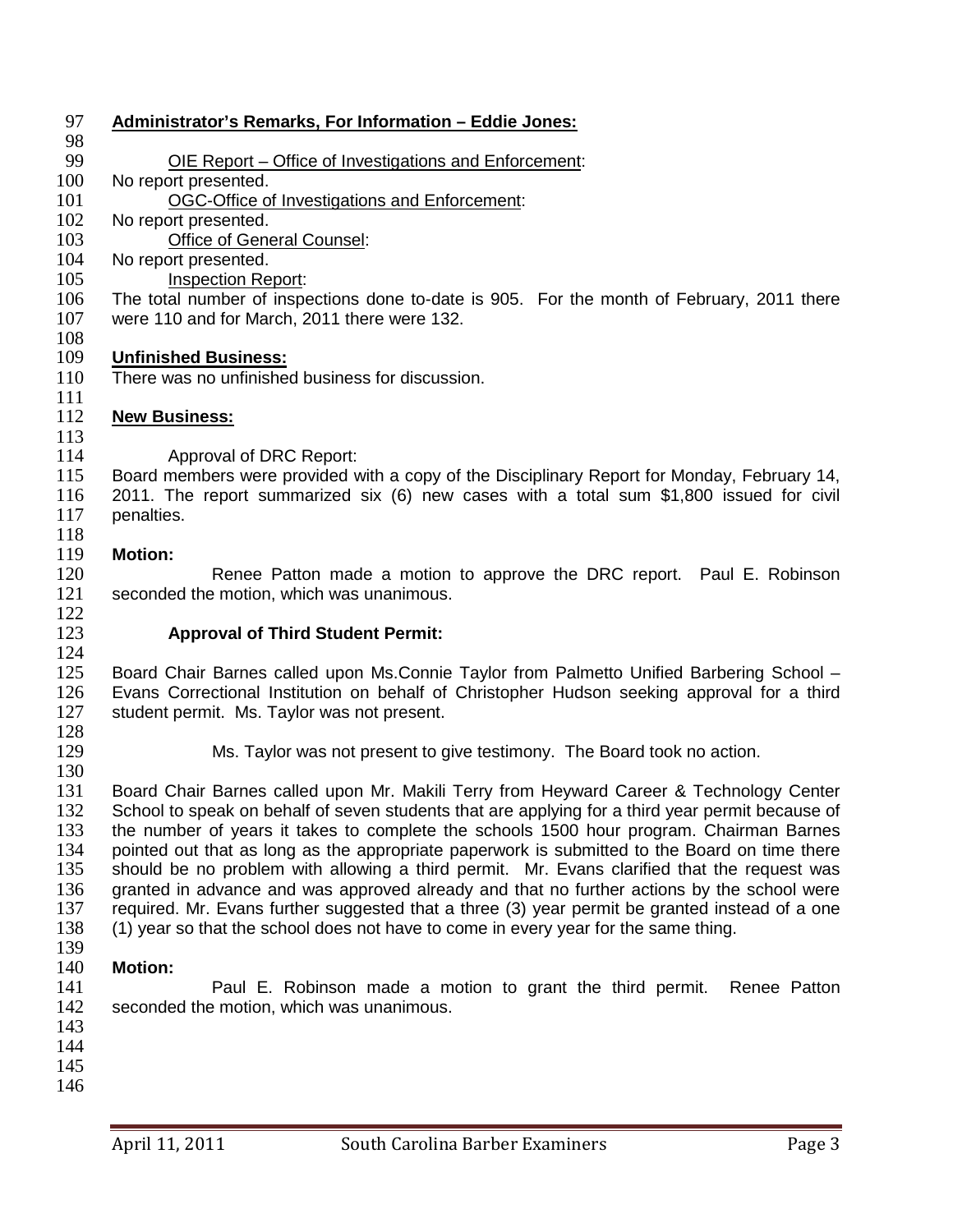147 Board Chair Barnes called upon Mr. Twane Dash seeking approval for a third student permit to 148 resume his training. resume his training.

- 149<br>150
- 151

Mr. Twane Dash was not present to give testimony. The Board took no action.

152 Board Chair Barnes called upon Carlos L. Williams seeking approval for a third student permit to 153 resume his training. Mr. Williams explained that he was in the Marine Corp's Reserve when he 154 received his first permit and that he completed two months of training but was transferred out by<br>155 the military and had to forgo his studies. He recalled spending about three months with Shabazz 155 the military and had to forgo his studies. He recalled spending about three months with Shabazz<br>156 Barber Shop in 2004 or 2005 but had no records of his training hours. He believes he has 156 Barber Shop in 2004 or 2005 but had no records of his training hours. He believes he has 157 under 600 hour again, without any proof of his hours. Chairman Barnes reminded Mr. Williams under 600 hour again, without any proof of his hours. Chairman Barnes reminded Mr. Williams 158 that moving forward it was his responsibility to keep copies of his own records.

159<br>160 **Motion:** 

161 Paul E. Robinson made a motion to grant the third permit. Renee Patton 162 seconded the motion, which was unanimous.

 $\frac{163}{164}$ 164 Board Chair Barnes called upon Tyrone D. Davis seeking approval for a third student permit to 165 resume his training. Mr. Davis explained that he experienced court and financial issues and that 165 resume his training. Mr. Davis explained that he experienced court and financial issues and that 166 he had no record of his hours. He did however believe that his instructor Mr. Eric Clark had his 167 hours on record. Chairman Barnes expressed his concerns that students must retain copies of 168 their hours as it continues to be the student's responsibility. LLR staff member Lisa Hawsey 169 pointed out that packets of information regarding the retention of student hours are sent to 170 instructors, but instructors admit that they don't necessarily read the materials sent to them from 170 instructors, but instructors admit that they don't necessarily read the materials sent to them from<br>171 the Board. She further explained that a record of hours from 2004 and prior were not retained. 171 the Board. She further explained that a record of hours from 2004 and prior were not retained.<br>172 Administrator Mr. Eddie Jones explained that LLR is headed in the right direction by looking into Administrator Mr. Eddie Jones explained that LLR is headed in the right direction by looking into 173 a way to place student hours on the current database. At this time a file comes in and someone 174 has to manually input the data. Chairman Barnes gave Mr. Jones ninety-days (90) to report 175 back to the Board on his progress with getting an automated solution to tracking student hours. 176 A discussion ensued. Mr. Paul Robinson stated that there should be a penalty imposed on 177 instructors who do not retain the proper student records. Ms. Renee Patton added that the 178 student hour reports are sent to LLR and transcripts go directly to PCS. There appears to be no<br>179 follow-up or connection of hours for the students. So whose responsibility is it to track the 179 follow-up or connection of hours for the students. So whose responsibility is it to track the 180 hours? Mr. Robinson pointed out that the hours presented by the student are expired, they hours? Mr. Robinson pointed out that the hours presented by the student are expired, they 181 cannot test. The hours from the students / instructors must be captured before the student 182 submits to PCS for testing. We deal with everything up to the test and trust that the student and 183 teacher have completed the requirements. So, maybe PCS that should ensure that the 184 appropriate number of hours are obtained from the instructors? A number of other questions 185 were raised without answers so Chairman Barnes requested that Administrator. Mr. Eddie 185 were raised without answers so Chairman Barnes requested that Administrator, Mr. Eddie 186 Jones invite a representative from PCS to attend the next board meeting on June 13, 2011. Jones invite a representative from PCS to attend the next board meeting on June 13, 2011.

- 187
- 188 **Motion:**

189 Renee Patton made a motion to grant the third permit. Paul E. Robinson<br>190 seconded the motion, which was unanimous. seconded the motion, which was unanimous.

191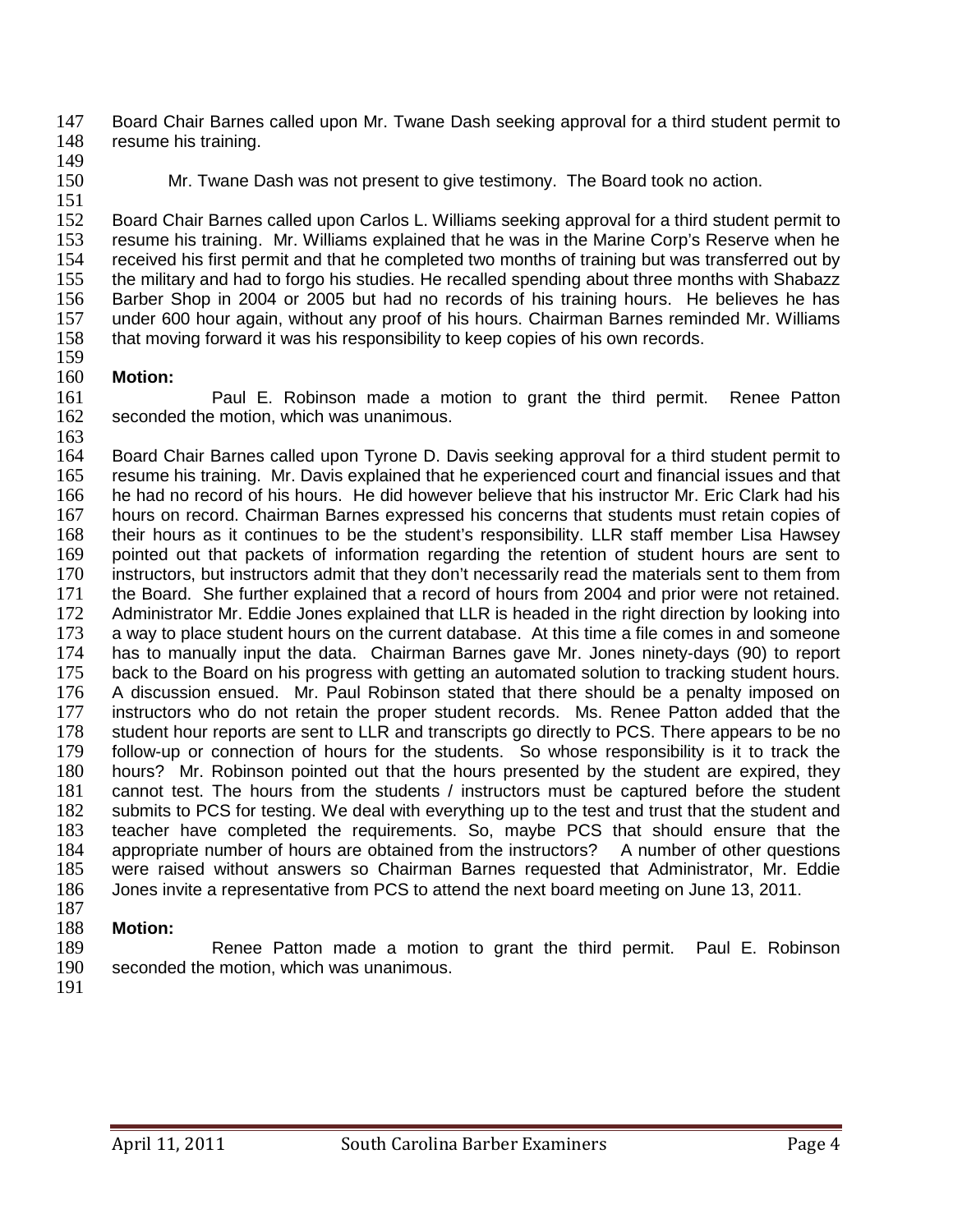192<br>193 193 Board Chair Barnes called upon Ms. Sherika McGowan seeking approval for a third student 194 permit to resume her training for a Master Barber. permit to resume her training for a Master Barber.

195<br>196

197 198<br>199 Ms. McGowan was not present to give testimony. The Board took no action.

### 199 **Approval of Apprentice Registered / Master Haircare Licensure Application:**

200 201 Board Chair Barnes called upon Mr. Tymon D. Greer seeking approval of his Apprentice<br>202 Registered Barber license application. Mr. Greer submitted a criminal background report with Registered Barber license application. Mr. Greer submitted a criminal background report with 203 his license application and was requested to appear before the board for approval.

204<br>205

206

Mr. Greer was a not present to give testimony. The Board took no action.

207 Board Chair Barnes called upon Mr. Walter Lee Lindsey seeking approval of his Apprentice<br>208 Registered Barber license application. Mr. Lindsey submitted a criminal background report with 208 Registered Barber license application. Mr. Lindsey submitted a criminal background report with 209 his application and was requested to appear before the board for approval. Mr. Frederick M.G. 209 his application and was requested to appear before the board for approval. Mr. Frederick M.G.<br>210 Evans expressed concerns about Mr. Lindsev's extensive criminal backaround and wondered if Evans expressed concerns about Mr. Lindsey's extensive criminal background and wondered if 211 the offenses posed a danger to the general public. Mr. Lindsey assured the board that he was 212 now a family man and put his criminal past behind him. now a family man and put his criminal past behind him.

### $\frac{213}{214}$

214 **Motion:** 215 Renee Patton made a motion to grant the Apprentice Registered Barber license.<br>216 Paul E. Robinson seconded the motion. which was unanimous. Paul E. Robinson seconded the motion, which was unanimous. 217

218 Board Chair Barnes called upon Mr. John R. Campbell seeking approval of his Apprentice<br>219 Registered Barber license application. Mr. Campbell submitted a criminal background report 219 Registered Barber license application. Mr. Campbell submitted a criminal background report 220 with his application and was requested to appear before the board for approval. After hearing 220 with his application and was requested to appear before the board for approval. After hearing 221 testimony from Mr. Campbell the Board made the following motion: testimony from Mr. Campbell the Board made the following motion:

### $^{222}_{223}$

223 **Motion:** 224 Paul E. Robinson made a motion to approve the Apprentice Registered Barber<br>225 license with the condition that he remain on probation with the board for one (1) year and at the license with the condition that he remain on probation with the board for one (1) year and at the 226 end of the one year he is required to submit a current SLED report to the Board at his own 227 expense. Renee Patton seconded the motion, which was unanimous.

228<br>229 229 Board Chair Barnes called upon Mr. Xavier Sibert. Mr. Sibert submitted a criminal background<br>230 Freport with his application for an Apprentice Registered Baber license and was requested to 230 report with his application for an Apprentice Registered Baber license and was requested to 231 appear before the board for approval. Mr. Sibert testified that he was currently working at a 231 appear before the board for approval. Mr. Sibert testified that he was currently working at a<br>232 aood job he enioved with Ginuine Cuts and really needed the license to turn his life around. good job he enjoyed with Ginuine Cuts and really needed the license to turn his life around.

# $\frac{233}{234}$

234 **Motion:** Paul E. Robinson made a motion to grant the Apprentice Registered Barber 236 license. Renee Patton seconded the motion, which was unanimous.

237

238<br>239 Board Chair Barnes called upon Mr. Cedrick L. Perry. Mr. Perry submitted a criminal 240 background report with his application for an Apprentice Registered Barber license and was 241 requested to appear before the board for approval. Mr. Perry testified that he was no longer on 242 probation and had turned his life around. probation and had turned his life around.